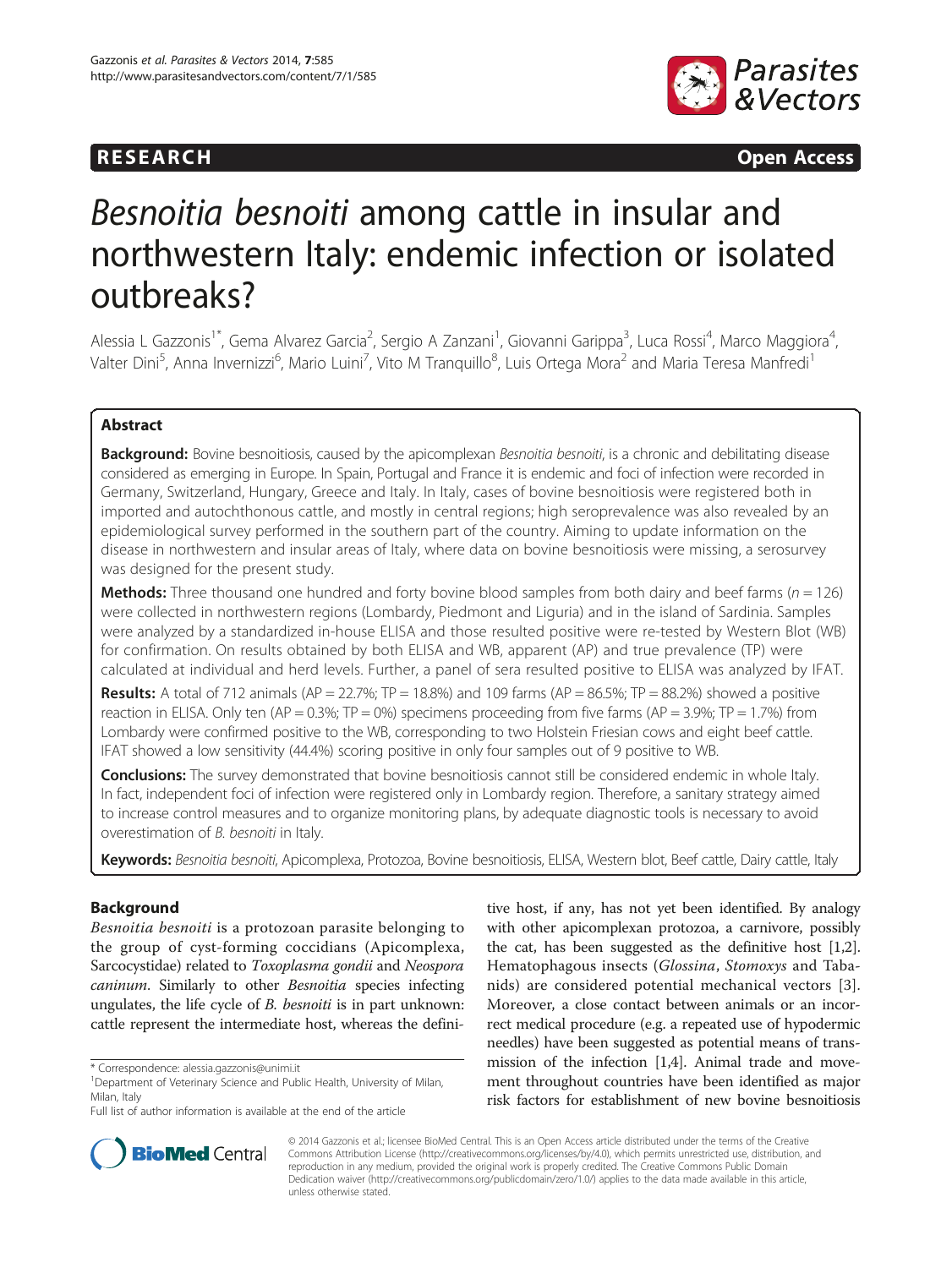(BB) foci in naive areas and countries [\[4\]](#page-6-0). Furthermore, the role of wild animals as possible hosts of the parasite needs to be investigated; hitherto, only few cases of seropositivity in red deer and roe deer have been registered in Europe and any surveyed wild carnivores showed antibodies against *B. besnoiti* [\[5,6](#page-6-0)]. In Europe, BB is considered an emerging or re-emerging disease, with increasing geographical distribution and caseload. It is endemic in large areas in Spain, Portugal and France, while isolated outbreaks have been reported in Germany, Switzerland, Italy, Greece and Hungary [\[4,7](#page-6-0)[-13](#page-7-0)]. In Italy, besides cases in imported cattle [[14,15](#page-7-0)], autochthonous outbreaks involving local breeds and/or native individuals of any breed have been reported in the central mainland part of the country [\[15-19\]](#page-7-0). In contrast with the focal distribution of these outbreaks, two ELISA-based surveys revealed high seroprevalence values in southern Italy (44.1% and 83% at individual and farm level respectively) [[20](#page-7-0)] and central Italy (29.4-52% and 94.6-100% at individual and farm level, respectively) [[21](#page-7-0)]. Earlier, Gentile et al. [[16\]](#page-7-0) considering the recurrence of a few besnoitiosis outbreaks and the high seroprevalence values in an infected farm hypothesized that besnoitiosis should be retained endemic in Italy.

According to EFSA [\[7](#page-6-0)], epidemiological surveys are recommended to monitor the spread of B. besnoiti in Europe and to increase knowledge on its biology and associated risk factors. Several standardized diagnostic techniques have been developed such as ELISA, IFAT, MAT and Western Blot and a few of them were recently validated in a European inter-laboratories trial. Particularly, in order to increase test performance and to obtain valuable epidemiological data, the combination of ELISA with a posteriori more specific technique have been recommended [[4](#page-6-0),[22](#page-7-0)]. We designed a cross-sectional survey to investigate the seroprevalence of B. besnoiti in areas of Italy not much yet examined: northwestern Italy and Sardinia Island, representing a huge variety of geographical and ecological features. Our main goal was contributing to a reliable representation of B. besnoiti distribution at national scale, and to the debate on tools for active surveillance of BB in Europe.

# Methods

# Area description

The serosurvey was carried out in two separate areas: mainland northwestern Italy (including Lombardy, Piedmont and Liguria regions) and insular Italy (Sardinia Island). Sampled areas were representative of a high variety of management systems and of differences in landscape and climate.

Northern regions in Italy host mainly intensive farms for calf and beef production (an average of 800 animals per farm); the majority of farms from Lombardy and Piedmont are mainly located in the flatland of River Po

Valley, whose continental climate is characterized by very cold winter and hot-moist summer. The overall cattle population is of 1,484,000 and 815,000 in Lombardy and Piedmont, respectively, and the purchase of spare breeding animals is mainly from abroad (292,593 in Lombardy and 226,147 in Piedmont representing 22.1% and 17.1%, respectively, of imported cattle in Italy in 2010), particularly from France.

Liguria is a narrow region bordered by the mountains (the Alps and the Apennines) and the Ligurian Sea; thanks to these geographical features, its climate is quite mild all year round. In this region, farms are smaller (an average of 20 animals per farm) and located mostly in the central western area; beef breeding is more represented than dairy for an overall of 14175 cattle and only 112 animals were imported from abroad. Sardinia is an island with an area of  $20,000$  km<sup>2</sup> located West to the Italian peninsula in the Mediterranean Sea whose farming activity is characterized by few exchanges of animals with the continental regions. In 2010, only 385 cattle were imported there from foreign countries. The number of bred cattle is very low, amounting to 251,000 heads. Data were obtained from ISTAT [\[23\]](#page-7-0).

# Study population and sample collection

A cross-sectional study was carried out using the individual animal as the sampling unit. Farms in the study were stratified by productive category (dairy and beef) and then randomly selected from those included in the National Plan for the control of bovine brucellosis. Sampling stratification was performed on the basis of administrative boundaries; therefore, a minimum sample size for each sampled region was determined by Winepiscope 2.0 (<http://www.winepi.net/uk/index.htm>) to exclude (in case of all samples negative) a B. besnoiti seroprevalence ≤50% within the animals in the sampled herds at a confidence level of 95% and an error margin of 5%. Data on animal amounts were obtained by ISTAT [\[23](#page-7-0)].

Within each selected herd, animals over 12 months were sampled by systematic random selection, proportionally to the number of animals present in the farm (mean 25; min-max: 15–75). Both dairy and beef farms were selected and included in the survey. On the whole, 3140 bovine blood samples from 126 farms (79 from Lombardy, 12 from Piedmont, 15 from Liguria and 20 from Sardinia) were collected between October 2012 and May 2013 by local veterinarians in conjunction with routine sampling for regional sanitary controls. Different breeds were sampled: Holstein Friesian and Piedmontese breeds were the most consistent, followed by other cosmopolitan (i.e. Charolaise and Limousine) and local breeds (i.e. Italian Brown, Bruno-Sarda and Grey Alpine). GPS (Global Positioning System) coordinates of each farm were gathered to map its location. No signs of besnoitiosis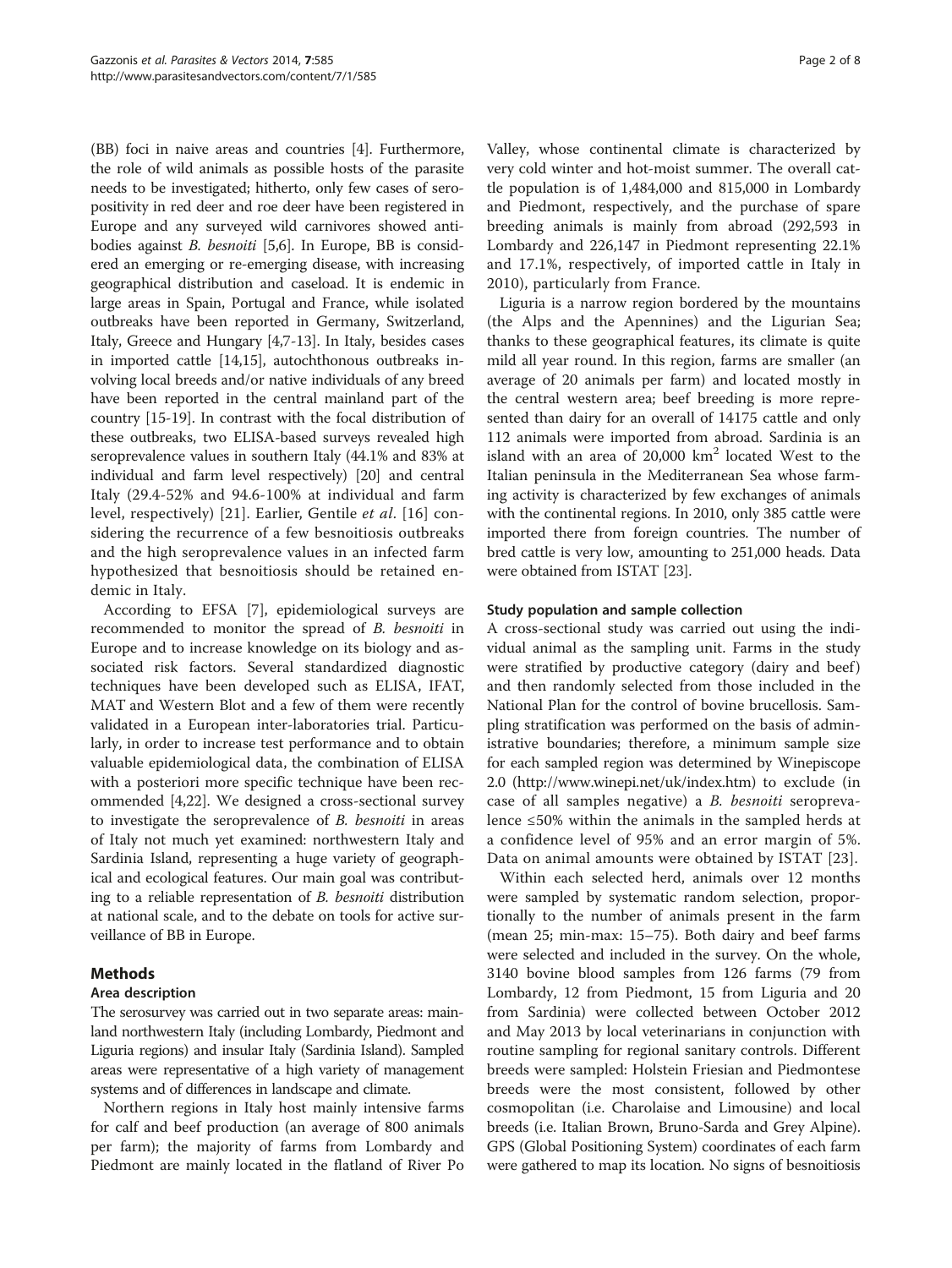or other clinical signs were signaled by veterinarians in sampled hosts. At sampling time, individual data on each sampled animal (gender, age, and breed) and on farm management (dairy or beef farm) together with the origin of animals (born in farm, bought from another Italian farm or abroad) were recorded.

Blood samples were collected from jugular or tail vein, kept in tubes without anticoagulant agents and transported to the laboratory in few hours, then centrifuged (15 min, 2120 g). Sera were stored at −20°C until analyzed.

# Serology

Serum samples were analyzed for antibodies against B. besnoiti by an in-house ELISA standardized at the Animal Health Department (SALUVET) of the "Complutense" University of Madrid [\[24](#page-7-0)]. To confirm the results, the sera tested positive in ELISA were later analyzed by Western Blot (WB). The ELISA and WB used in the present survey showed a sensitivity of 97.3% and 98.1% and a specificity of 94.6% and 97.7%, respectively [[22](#page-7-0)]. As control for both tests, positive and negative sera samples previously tested by IFAT and WB were used [[24](#page-7-0)]. Further, a panel of sera resulted positive to ELISA was analyzed by IFAT [[25\]](#page-7-0).

#### ELISA

Sera were analyzed through a standardized in-house ELISA as previously described [\[24\]](#page-7-0). Samples were analyzed in duplicate, and the mean value of the optical density (OD) was converted into a relative index per cent (RIPC) by employing the following formula:

RIPC = (OD sample - OD negative control)/(OD positive control - OD negative control)  $\times$  100. Samples with an RIPC  $\geq$  9.7 were considered positive.

#### Western blot

Western Blot (WB) was performed under non-reducing conditions as previously described [[25,26\]](#page-7-0). Images from the membranes were obtained using a GS-800 Scanner (Bio-Rad Laboratories, CA, USA) and analyzed with Quantity One1 quantification software v. 4.0 (Bio-Rad Laboratories, CA, USA). Samples were considered positive if presented minimum three bands in at least two of the following areas: area I (72.5, 58.9 and 51.4 kDa), area II (38.7, 31.8 and 28.5 kDa) and area III (23.6, 19.1, 17.4 and 14.5 kDa).

#### Immunofluorescence assay (IFAT)

A panel of 61 sera, including nine sera confirmed positive to WB, resulted positive to ELISA was processed by IFAT with cut-off titer of 1:200 as described by Fernandez-Garcia et al. [[25\]](#page-7-0).

#### Data analysis

Apparent (AP) and true prevalence (TP) were calculated based on ELISA and WB results, both at individual and herd level [\[27\]](#page-7-0). A farm was considered positive if at least one seropositive animal was found. A multivariate binary logistic regression analysis was performed on WB results to determine factors that could be considered predictors of seropositivity. Both individual and farm data were included in the analysis as independent variables: breed, origin (born in farm, born in another Italian farm, imported from abroad), age, region, production (dairy or beef). Gender was not included because of the numerical disproportion between males and females. Statistical analysis was performed by SPSS (version 21.0; SPSS, Chicago, IL). Sensitivity (SE), Specificity (SP), Positive predictive (PPV) and Negative predictive values (NPV) for IFAT were calculated using WB results as gold standard. Further, the agreement between the two serological assays was determined by Youden's test (Winepiscope 2.0, [http://www.](http://www.clive.ed.ac.uk/winepiscope/0) [clive.ed.ac.uk/winepiscope/0\)](http://www.clive.ed.ac.uk/winepiscope/0).

# Ethical statement

The survey has been approved by the Ethics Committees of all involved institutes; the sampling was performed respecting the Italian animal welfare regulations.

#### Results

In ELISA, anti-Besnoitia antibodies were revealed in 712 out of 3140 samples (AP = 22.7%;  $TP = 18.8\%$ ). The RIPC values showed a high variability with most of the samples (66.9%) presenting low values comprised between 9.7% (i.e. cut-off value) and 20%, 26.3% moderate values, 3.7% moderate-high values whereas very few animals (3.4%) had higher RIPC values (>80) (Figure [1\)](#page-3-0). Of the positive cattle, 127 were beef cattle  $AP = 10.6\%$ ; TP = 5.6) and 585 were dairy cattle  $(AP = 30.1\%; TP = 26.9\%).$ Overall, 109 farms  $AP = 86.5\%$ ; TP = 88.2%) housed at least one ELISA seroreactor (Table [1](#page-3-0)). In particular, two dairy breeds, Italian Brown and Holstein Friesian, presented higher seroprevalence (27.3% and 38.1%, respectively) in comparison to the other breeds, whose prevalence values ranged from 9.2% to 12.2%. Considering the geographic regions, Lombardy presented the highest number of seropositive animals (27.9%) differently from Piedmont (10.4%), Liguria (13%) and Sardinia (12.2%).

The WB confirmed the presence of anti-*Besnoitia* antibodies in a minority of ELISA seroreactors; only ten cattle and five farms with AP of 0.3% and 3.9% at individual and farm level, respectively, were found positive with WB. The TP was 0% at individual level and 1.7% at farm level. Samples confirmed positive by WB presented ELISA RIPC values ranging from 50.2 to 202.8 (Table [2\)](#page-4-0). Particularly, out of WB positive animals, five showed ELISA RIPC values of 50–80 and five >80. Cattle serum recognized all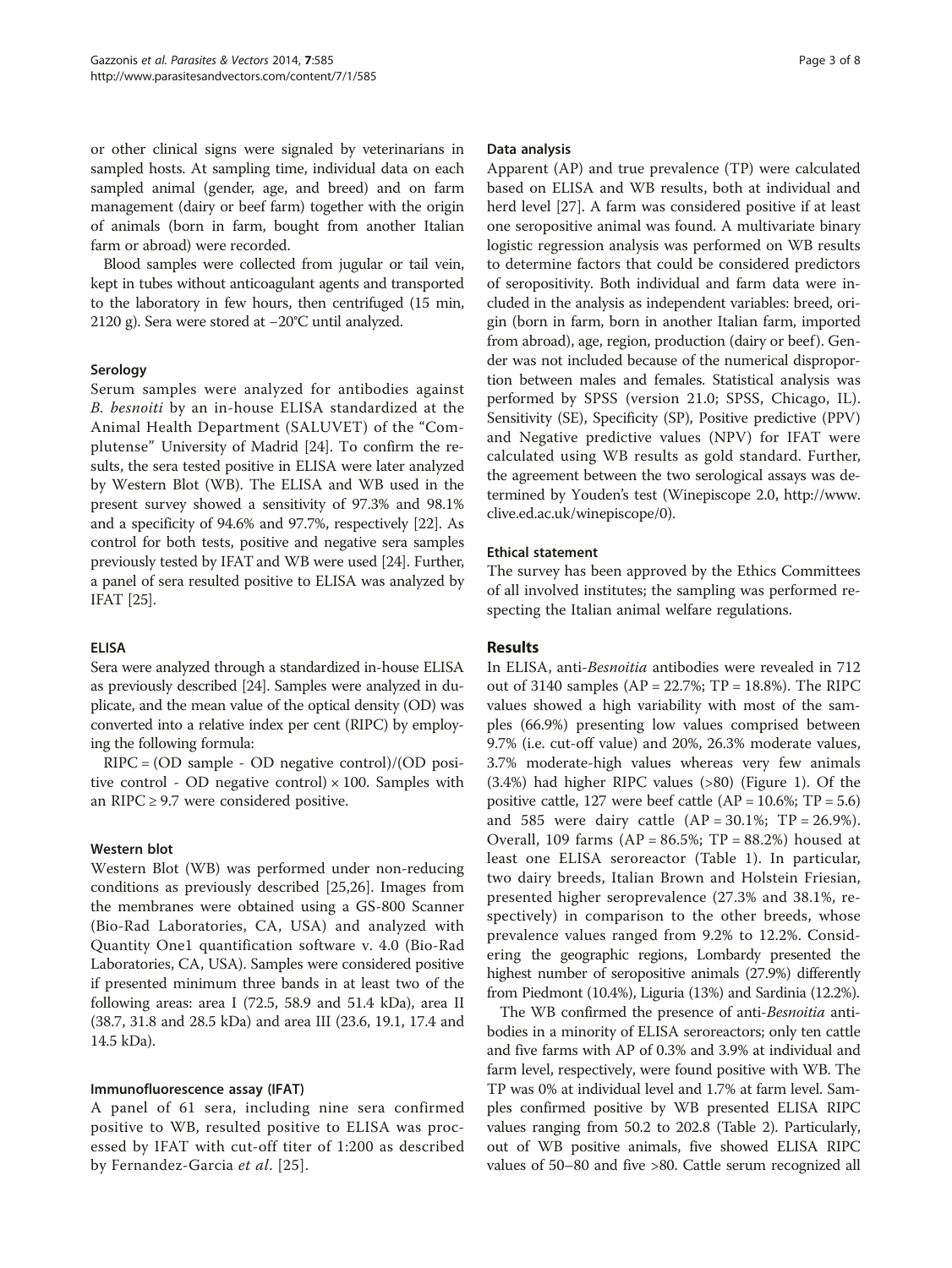<span id="page-3-0"></span>

immunodominant antigens described in each antigenic area (Figure [2\)](#page-4-0). Risk factors analysis on data obtained by WB produced a non-fitting model as none of the considered independent variables resulted in significant values  $(P > 0.05)$ . Data on animals and farms testing positive in both ELISA and WB are summarized in Table [2](#page-4-0), while the location of all sampled farms are represented in Figure [3](#page-5-0). All positive farms were located in Lombardy. Of the ten positive cattle, three were imported from France, five were born in the same farm where sampling was carried out and two were born on other farms in Italy. Five of the seroreactors belonged to the same farm A, a beef cow/calf operation, housing about 700 Limousine adult cattle. Weaning and sale of calves occurs at 6–7 months. Natural mating is practiced and service bulls are mostly imported from France. Farm B is a lairage where cattle of different origin (Italy and a range of European countries)

are rested on the way to domestic market. Farms C and D are located quite near the Apennines and farm C is close to a beef cattle farm. They are dairy farms with intensive system housing approximately 400 and 200 Holstein Friesians, respectively; in both farms, artificial insemination (A.I.) is regularly practiced. Finally, farm E is another beef cow/calf operation housing about 100 crossbreds. Cattle from farms A, B and E live in paddocks, whereas cattle from C and D are housed in cubicles. Hygienic sanitary condition and animal welfare are very high in all of these farms.

In the IFAT, only eight sera (8/61, 13.1%) resulted positive at the threshold value of a dilution of 1:200. IFAT scored positive in only four samples out of 9 positive to WB (Table [3](#page-5-0)). The IFAT performances were evaluated using WB results as gold standard; the test showed SE = 44.4% (95% CI: 11.9-76.9%), SP = 92.3% (95% CI: 85.1-99.5%),

|                  | Production category (N° samples) | Serology test | N° positive    | AP   | 95% CI        | <b>TP</b>      | 95% CI     |
|------------------|----------------------------------|---------------|----------------|------|---------------|----------------|------------|
| Individual level | Overall (3140)                   | <b>ELISA</b>  | 712            | 22.7 | $21.2 - 24.1$ | 18.8           | 17.4-20.1  |
|                  |                                  | WB            | 10             | 0.3  | $0 - 0.7$     | 0              | $0-0$      |
|                  | Dairy (1941)                     | <b>ELISA</b>  | 585            | 30.1 | $28.1 - 32.2$ | 26.9           | 25-28.8    |
|                  |                                  | WB            | $\overline{2}$ | 0.1  | $0 - 0.2$     | 0              | $O-O$      |
|                  | Beef (1199)                      | <b>ELISA</b>  | 127            | 10.6 | $8.8 - 12.3$  | 5.6            | $4.-7.2$   |
|                  |                                  | WB            | 8              | 0.7  | $0.2 - 1.1$   | $\circ$        | $O-O$      |
| Farm level       | Overall (126)                    | <b>ELISA</b>  | 109            | 86.5 | 80.5-92.5     | 88.2           | 82.7-93.7  |
|                  |                                  | WB            | 5              | 3.9  | $0.6 - 7.4$   | 1.7            | $0-5$      |
|                  | Dairy (77)                       | <b>ELISA</b>  | 77             | 100  | 95.3-100      | 100            | 95.3-100   |
|                  |                                  | WB            | $\overline{2}$ | 2.6  | $0 - 6.1$     | 0.3            | $0 - 3.7$  |
|                  | Beef (49)                        | <b>ELISA</b>  | 34             | 69.4 | 56.5-82.3     | 69.6           | 57.7-81.5  |
|                  |                                  | WB            | 3              | 6.1  | $0 - 12.8$    | $\overline{4}$ | $0 - 10.4$ |

Table 1 Diagnostic of Besnoitia besnoiti infection in cattle from northwestern and insular Italy by serological analysis (ELISA and WB)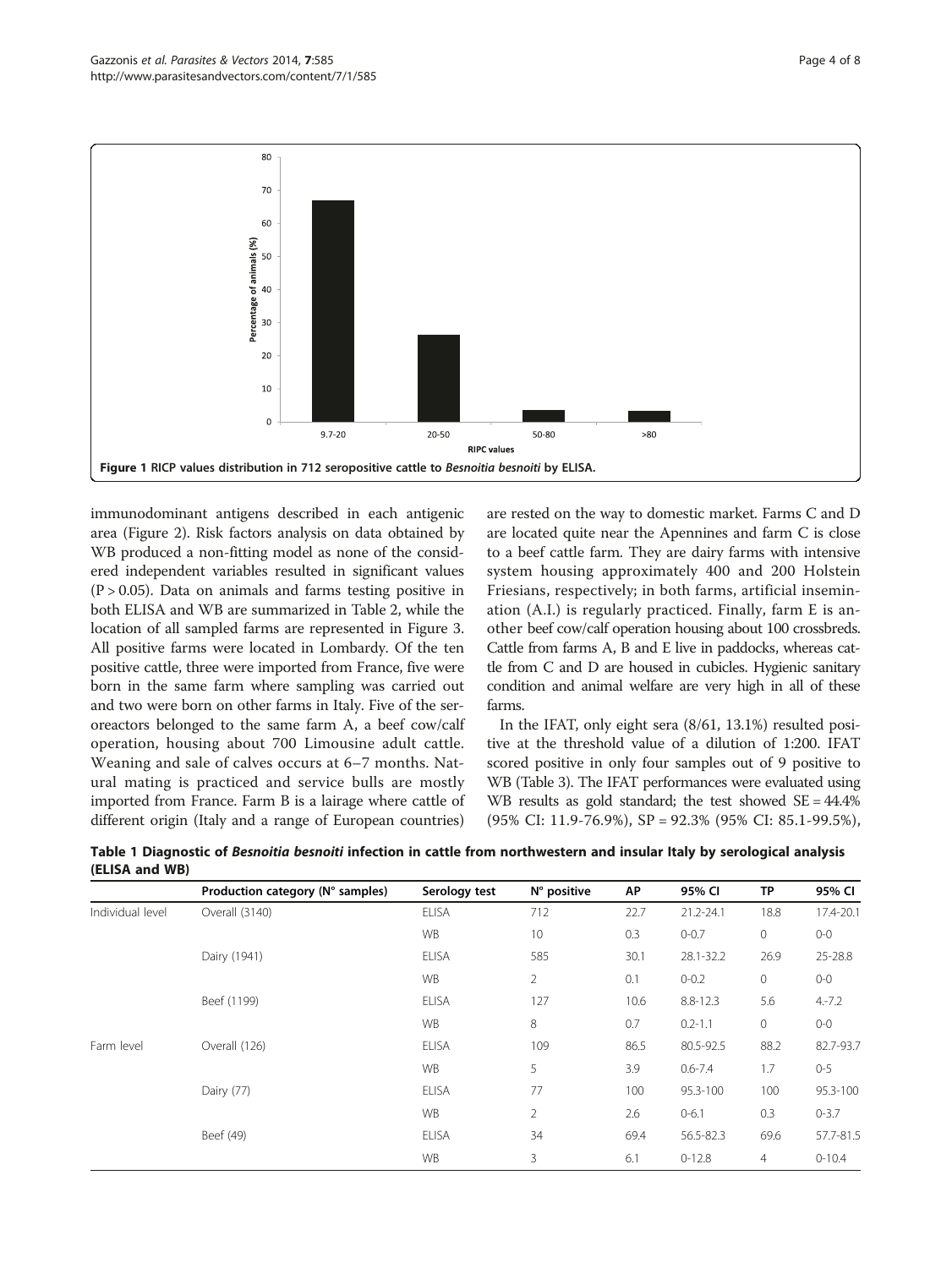<span id="page-4-0"></span>Table 2 Data on seropositive cattle and corresponding ELISA and Western Blot findings

| Farm          | Region        | Geographic<br>coordinates         | Altitude (m) Cattle n° Breed |           |                      |        | Gender Age (months) Production Origin* |       |           | Time in the<br>farm (months) | <b>ELISA</b><br>$(RICP)^5$ | WB     |
|---------------|---------------|-----------------------------------|------------------------------|-----------|----------------------|--------|----------------------------------------|-------|-----------|------------------------------|----------------------------|--------|
| Lombardy<br>A | 45°8'51"36 N; | 41                                |                              | Limousine | Female               | 159    | beef                                   |       | 135       | 130.8                        | $^{+}$                     |        |
|               |               | 09°51'20"16 E                     |                              | 2         | Limousine            | Female | 157                                    | beef  |           | 137                          | 98.7                       | $+$    |
|               |               |                                   |                              | 3         | Limousine            | Female | 157                                    | beef  |           | 137                          | 191.9                      | $+$    |
|               |               |                                   |                              | 4         | Limousine            | Female | -95                                    | beef  | <b>BF</b> | 95<br>80.6                   |                            | $+$    |
|               |               |                                   |                              | 5         | Limousine            | Female | 126                                    | beef  | BI        | 118                          | 55.5                       | $+$    |
| <sup>B</sup>  | Lombardy      | 45° 6'22.93″N;                    | -62                          | 6         | crossbreed           | Female | -20                                    | beef  | <b>BF</b> | 20                           | 73.2                       | $+$    |
|               |               | 9°17'1.10"E                       |                              | 7         | Limousine            | Female | 17                                     | beef  | BI        | 16                           | 68.5                       | $+$    |
| $\subset$     | Lombardy      | 45°14'55.77"N; 64<br>9°37'22.10"F |                              | 8         | Holstein<br>Friesian | Female | 38                                     | dairy | BF        | 38                           | 50.2                       | $^{+}$ |
| $\mathsf{D}$  | Lombardy      | 45°11'15.10"N: 59<br>9°44'8.93"E  |                              | 9         | Holstein<br>Friesian | Female | 98                                     | dairy | BF        | 98                           | 60.4                       | $^{+}$ |
| F.            | Lombardy      | 45°6′51.96″N;<br>8°51'54.82"E     | 89                           | 10        | Crossbreed           | Female | 14                                     | beef  | <b>BF</b> | 14                           | 202.8                      | $+$    |

\*I = Imported; BF = Born in the farm; BI = Born in another Italian farm.

 $\S = cut-off > 9.7$ .

PPV = 50% (95% CI: 15.3-84.6%) and NPV = 90.5% (95% CI: 82.7-98.4%). The agreement between IFAT and WB resulted low (0.367).

# **Discussion**

In recent years, EFSA recognized bovine besnoitiosis as an emerging or re-emerging infection in Europe [\[7](#page-6-0)]. Endemic BB areas have been signaled in Spain, Portugal and France, however only isolated cases/outbreaks have been reported in central and eastern European countries; in a few cases the infected animals were imported from France [\[8,28,29\]](#page-7-0). In Italy, the first cases of BB were

diagnosed two decades ago in imported beef cattle [\[15](#page-7-0)], but reports of it in autochthonous breeds date back to recent years [[17-19](#page-7-0)].

The present serosurvey was designed to investigate the diffusion of *B. besnoiti* among beef and dairy cattle in regions in mainland and insular Italy (Sardinia) poorly scanned. Sampled farms were deemed representative of different geographical, ecological and management scenarios. Considering our data, BB seemed to be limited to sporadic and independent foci of infection in Lombardy region. In other regions belonging to northwestern Italy, Piedmont and Liguria, any of sampled sera showed

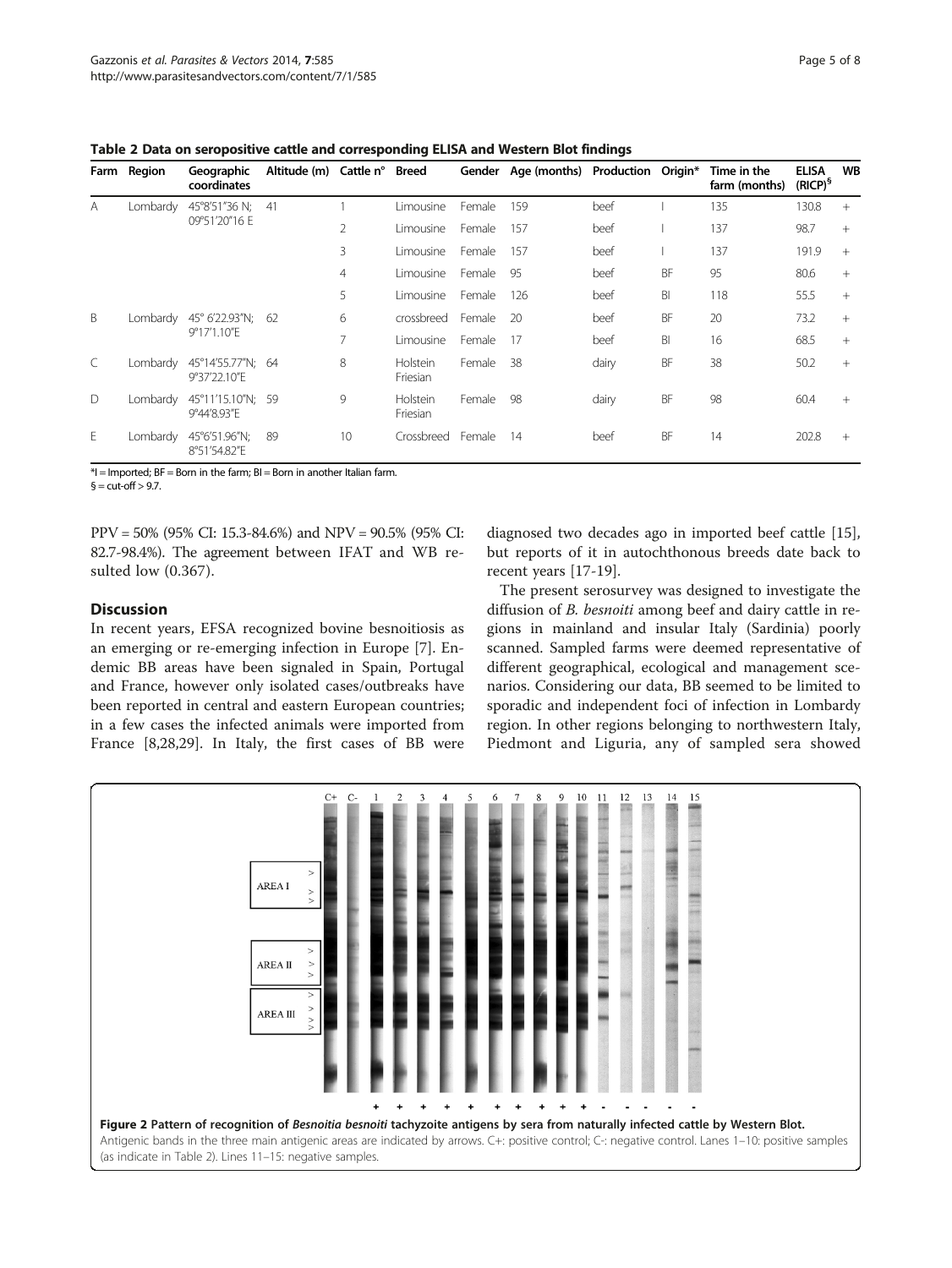<span id="page-5-0"></span>

reaction to B. besnoiti in WB. Cases of BB were previously registered in Piedmont [\[14,15](#page-7-0)], therefore we cannot exclude the presence of foci of infection in areas or herds not included in the survey. Of particular interest is the absence of BB in Sardinia, probably thanks to its geographical features and to the limited exchange in the purchase of spare breeding animals that contributes to prevent the spread of infections from the continental areas.

In our study, the high prevalence and wide geographical distribution of seroreactors in ELISA (22.7%) clearly conflicts with the limited number of WB positive samples (0.3%). The low BB prevalence is also not consistent with the results of previous ELISA-based serosurveys carried out in central and southern Italy [\[16,20](#page-7-0)]. In an inter-laboratory comparative study, high sensitivity and specificity were registered for many commercial and inhouse ELISA tests [\[22](#page-7-0)]. However, other authors documented a high rate of false positives in ELISA, and recommended the complementary use of robust confirmation tests on occasion of BB serosurveys [\[4,](#page-6-0)[29,30](#page-7-0)]. Similarly to our study, 10% of investigated cattle in Switzerland tested positive with a commercial ELISA but only 0.3% was later confirmed WB positive [[29\]](#page-7-0). In Australia, the same commercial ELISA

Table 3 Comparison between serological analysis by IFAT and WB findings (gold standard) on a panel of 61 sera resulted positives in ELISA

|                              |                 | WB anti-B. besnoiti |       |  |  |
|------------------------------|-----------------|---------------------|-------|--|--|
| <b>IFAT anti-B. besnoiti</b> | <b>Positive</b> | <b>Negative</b>     | Total |  |  |
| Positive                     |                 |                     | 8     |  |  |
| Negative                     | 5               | 48                  | 53    |  |  |
| Total                        | Q               | 52                  | 61(n) |  |  |

yielded 18% seropositive cattle but was not confirmed in WB, and the Authors concluded that B. besnoiti was absent in the country [[31\]](#page-7-0). False-positive results may be due to cross-reactions with closely related Apicomplexa such as Sarcocystis spp., Toxoplasma gondii and Neospora caninum that are known to potentially cross-react with Besnoitia spp. [[25,30,32](#page-7-0)-[34](#page-7-0)]. Furthermore, in the present study most ELISA positive sera had RIPC values comprised between 9.7 and 20, suggesting low antibody titres in the majority of seroreactors. As opposite, most sera which were analyzed with the same ELISA in a BB endemic area in Spain showed RIPC values comprised between 20 and 80 [[10](#page-7-0)].

Further, we analyzed a panel of sera by IFAT and a comparison with results obtained in WB was performed. IFAT showed a very low sensitivity (44.4%) and PP value (50%) demonstrating that in the surveyed area this serological test would be poorly able to detect all true positive sera. Otherwise, IFAT allowed increasing specificity (92.3%), thus avoiding a major number of false positives in comparison to ELISA. Then, according to a few Authors [[29](#page-7-0)], both IFAT and the ELISA test could be used for screening purposes, with confirmation of positive results by WB. However, ELISA appeared more adequate for large screening whereas IFAT for analysis at individual level. IFAT was confirmed as a more time consuming and a more subjective technique in comparison to ELISA and the choice of coupling a standardized ELISA with a confirmatory WB resulted in a reasonable strategy to carry out epidemiological studies on a large scale in non-endemic areas [\[4](#page-6-0),[30\]](#page-7-0).

In spite of the limited geographical distribution of B. besnoiti in the investigated areas, its circulation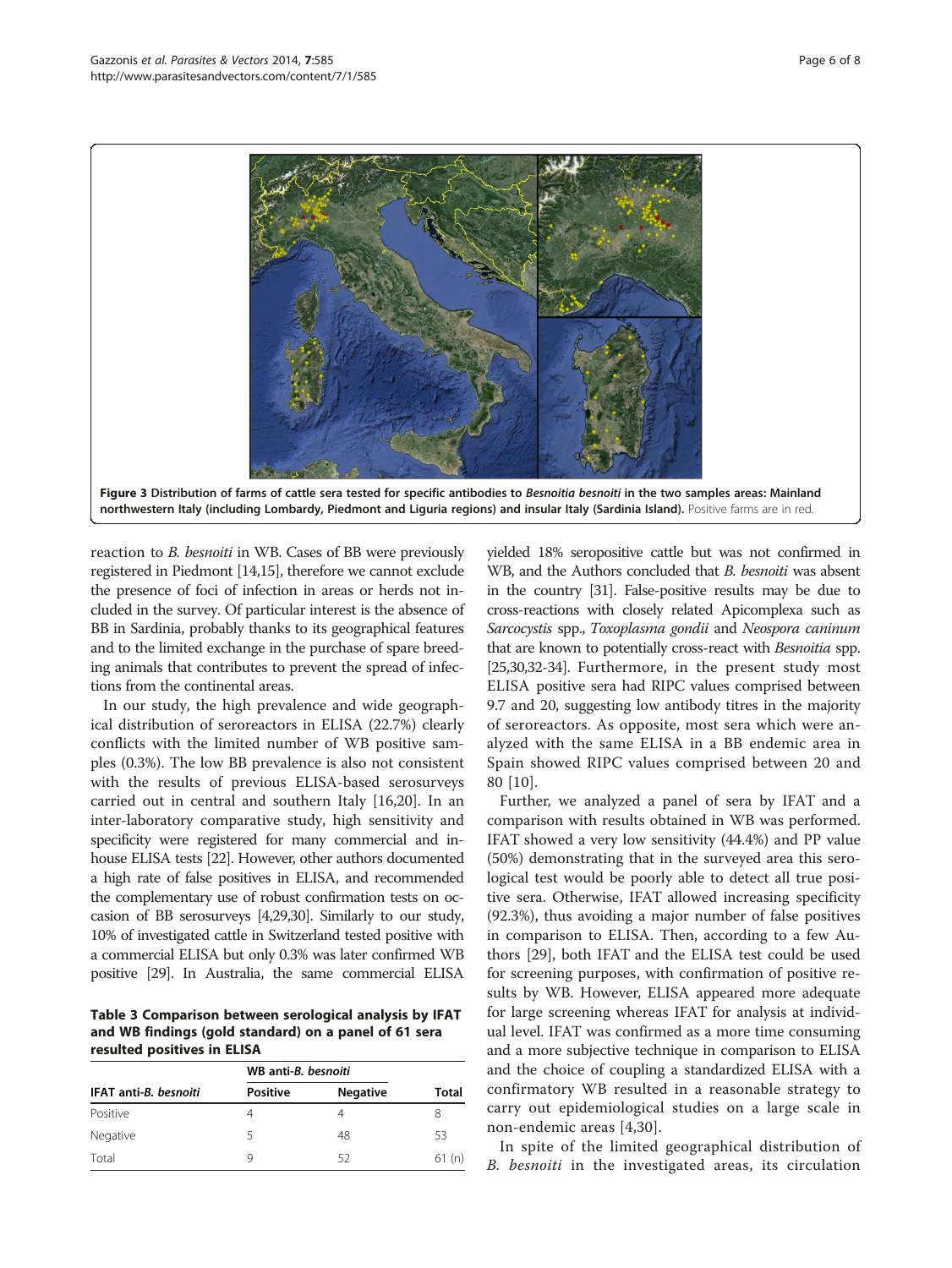<span id="page-6-0"></span>was intense in infected farm A (Table [1\)](#page-3-0), where repeated clinical cases were recorded in a relatively short time interval [\[35\]](#page-7-0). In this farm, the 22% prevalence of ELISA seroreactors, later confirmed by WB, compares favorably with similar screenings carried out in outbreak farms in Italy [\[16](#page-7-0)] and other non-endemic areas in Europe [4[,8\]](#page-7-0). In similar farms, testing for BB should be mandatory on new entries and on the whole herd in order to control the diffusion of infection in and outside the farm. According to Alvarez-Garcia et al. [4], a few measures, such as the employment of seronegative bulls in natural mating and culling of seropositive or with clinical signs animals, should be adopted to an effective control of this infection.

Two out of five confirmed positive farms housed Holstein Fresians. Most BB outbreaks in Europe were recorded in beef farms and the majority of the serosurveys carried out so far focused on beef cattle [\[8,16-19,28,29](#page-7-0)]. However, a higher susceptibility of beef cattle to Besnoitia infection has not been demonstrated [\[20,36](#page-7-0)]. It is reasonable to assume that beef cattle, which are more frequently raised outdoor, are at greater risk of exposure to the bite of putative insect vectors [[37\]](#page-7-0).

Transmission through direct contact during natural mating has been also hypothesized [4,[38\]](#page-7-0). In farm A, where natural mating is practiced, bulls in service were imported from BB endemic areas abroad.

Transportation of cattle across areas and countries is a well recognized risk factor for BB [4]. In the present survey, only three positive animals were imported (Farm A), but the origin of the infection could not be inferred since it was impossible to know whether the animals had already been immunized or had acquired the infection once in Italy. Nonetheless, it is reasonable to infer that Besnoitia infection must be related to the import of subclinically infected cattle into a farm followed by local transmission. Moreover, farm B was a lairage, a kind of farm where animals from different origins are joined, which increases sanitary risks and makes infections possible. Regarding the other positive animals born in Italy, they might have got infected through close contact with imported animals or by other ways of transmission, such as mechanical vectors. In fact, positive farms are located quite near the Apennines, suggesting that the area could represent an ideal habitat for insect vectors contributing to spread the infection in Italy.

# Conclusions

The survey demonstrated that, while BB remains nonendemic in three out of four investigated regions, foci of infection are present in Lombardy, the main dairy cattle area countrywide. Based on the results, awareness by local practitioners and veterinary officers should be increased to facilitate the early detection of clinical cases and the implementation of sensible control measures

(e.g., elimination of infected animals, a ban on free translocations of live cattle originating from outbreak farms) and monitoring plans (i.e. serological control of imported animals). Furthermore, data suggests that surveys in areas with unknown BB prevalence should not be carried out with serological tests defecting in specificity, in order to avoid overestimation or even unsupported conclusions on the presence/absence of B. besnoiti.

#### Abbreviations

BB: Bovine besnoitiosis; AP: Apparent prevalence; TP: True prevalence; WB: Western blot; ELISA: Enzyme-linked immunosorbent assay; RIPC: Relative index per cent; OD: Optical density; IFAT: Indirect fluorescent antibody test; SE: Sensitivity; SP: Specificity; PPV: Positive predictive value; NPV: Negative predictive value; MAT: Modified agglutination test; CI: Confidence interval.

#### Competing interests

The authors declare that they have no competing interests.

#### Authors' contributions

ALG, GAG, LOM and MTM conceived and designed the experiments. GG, LR, MM, VD, AI, ML, MT provided the sample collection. ALG and GAG performed the laboratorial analysis. ALG, GAG, SAZ, GG, LR, LOM and MTM wrote the first draft. All authors read and approved the final manuscript.

#### Acknowledgements

We are grateful to Ms/Professor Gigliola Canepa, University of Milan, for her support in editing our manuscript.

#### Author details

<sup>1</sup>Department of Veterinary Science and Public Health, University of Milan Milan, Italy. <sup>2</sup>SALUVET, Animal Health Department, Faculty of Veterinary Sciences, Complutense University of Madrid, Madrid, Spain. <sup>3</sup>Department of Veterinary Medicine, University of Sassari, Sassari, Italy. <sup>4</sup>Department of Veterinary Sciences, University of Turin, Turin, Italy. <sup>5</sup> Health Veterinary Service A.S.L. Savonese 2, Savona, Italy. <sup>6</sup>Istituto Zooprofilattico Sperimentale della Lombardia e dell'Emilia Romagna, Milan, Italy. 7Istituto Zooprofilattico Sperimentale della Lombardia e dell'Emilia Romagna, Lodi, Italy. <sup>8</sup>Istituto Zooprofilattico Sperimentale della Lombardia e dell'Emilia Romagna, Bergamo, Italy.

#### Received: 1 September 2014 Accepted: 1 December 2014 Published online: 10 December 2014

#### References

- 1. Basso W, Schares G, Gollnick NS, Ruetten M, Deplazes P: Exploring the life cycle of Besnoitia besnoiti-experimental infection of putative definitive and intermediate host species. Vet Parasitol 2011, 178:223–234.
- 2. Olias P, Schade B, Mehlhorn H: Molecular pathology, taxonomy and epidemiology of Besnoitia species (Protozoa: Sarcocystidae). Infect Genet Evol 2011, 11:1564–1576.
- Lienard E, Salem A, Jacquiet P, Grisez C, Prevot F, Blanchard B, Bouhsira E, Franc M: Development of a protocol testing the ability of Stomoxys calcitrans (Linnaeus, 1758) (Diptera: Muscidae) to transmit Besnoitia besnoiti (Henry, 1913) (Apicomplexa: Sarcocystidae). Parasitol Res 2013, 112:479–486.
- 4. Alvarez-Garcia G, Frey CF, Ortega Mora LM, Schares G: A century of bovine besnoitiosis: an unknown disease re-emerging in Europe. Trends Parasitol 2013, 29:407–415.
- 5. Gutierrez-Exposito D, Ortega-Mora LM, Marco I, Boadella M, Gortazar C, San Miguel-Ayanz JM, Garcia-Lunar P, Lavin S, Alvarez-Garcia G: First serosurvey of Besnoitia spp. infection in wild European ruminants in Spain. Vet Parasitol 2013, 197:557–564.
- 6. Millan J, Sobrino R, Rodriguez A, Oleaga A, Gortazar C, Schares G: Large-scale serosurvey of Besnoitia besnoiti in free-living carnivores in Spain. Vet Parasitol 2012, 190:241–245.
- 7. EFSA: Bovine besnoitiosis: an emerging disease in Europe. european food safety authority. EFSA J 2010, 8:1499–1514.